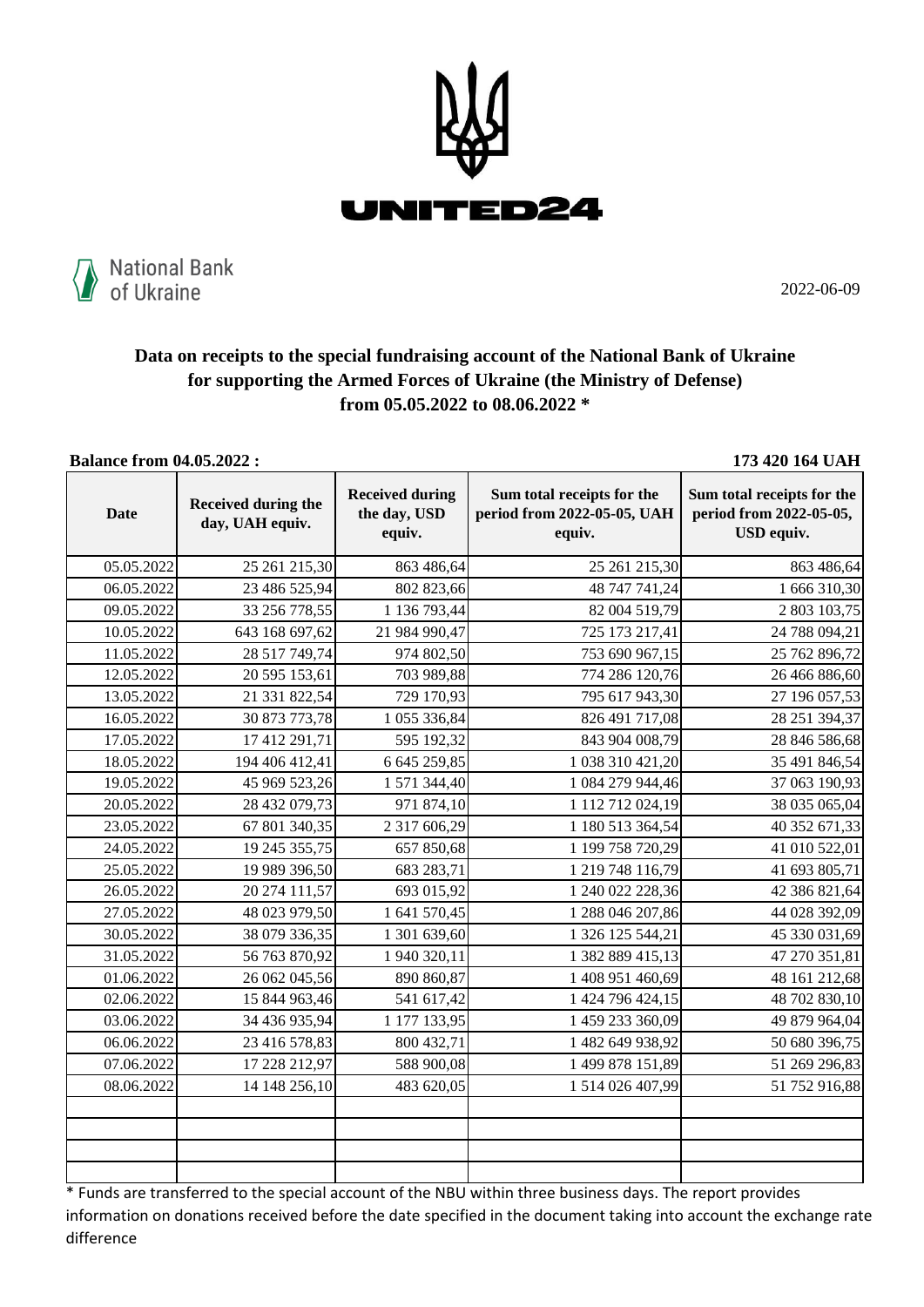



2022-06-09

## **Data on receipts to the special fundraising account of the National Bank of Ukraine for the needs of health care (Ministry of Healthcare) from 05.05.2022 to 08.06.2022 \***

**Balance from 04.05.2022 : 0,00 \$**

|             |                                               |                                                  |                                                                     | -7-- -                                                                     |
|-------------|-----------------------------------------------|--------------------------------------------------|---------------------------------------------------------------------|----------------------------------------------------------------------------|
| <b>Date</b> | <b>Received during the</b><br>day, UAH equiv. | <b>Received during</b><br>the day, USD<br>equiv. | Sum total receipts for the<br>period from 2022-05-05, UAH<br>equiv. | Sum total receipts for the<br>period from 2022-05-05,<br><b>USD</b> equiv. |
| 05.05.2022  | 16 060,47                                     | 548,98                                           | 16 060,47                                                           | 548,98                                                                     |
| 06.05.2022  | 151 801,04                                    | 5 188,91                                         | 167 861,51                                                          | 5 737,89                                                                   |
| 09.05.2022  | 61 649,68                                     | 2 107,33                                         | 229 511,19                                                          | 7845,22                                                                    |
| 10.05.2022  | 75 380,65                                     | 2576,68                                          | 304 891,84                                                          | 10 421,91                                                                  |
| 11.05.2022  | 432 078,19                                    | 14 769,43                                        | 736 970,03                                                          | 25 191,34                                                                  |
| 12.05.2022  | 7 942,46                                      | 271,49                                           | 744 912,49                                                          | 25 462,83                                                                  |
| 13.05.2022  | 10 955 677,40                                 | 374 490,34                                       | 11 700 589,89                                                       | 399 953,17                                                                 |
| 16.05.2022  | 38 141,44                                     | 1 303,76                                         | 11 738 731,33                                                       | 401 256,93                                                                 |
| 17.05.2022  | 47 997,85                                     | 1 640,68                                         | 11 786 729,18                                                       | 402 897,61                                                                 |
| 18.05.2022  | 16 963 929,21                                 | 579 866,25                                       | 28 750 658,39                                                       | 982 763,86                                                                 |
| 19.05.2022  | 38 650,67                                     | 1 321,17                                         | 28 789 309,06                                                       | 984 085,03                                                                 |
| 20.05.2022  | 1 317 396,32                                  | 45 031,65                                        | 30 106 705,38                                                       | 1 029 116,67                                                               |
| 23.05.2022  | 58 366,32                                     | 1995,10                                          | 30 165 071,70                                                       | 1 031 111,77                                                               |
| 24.05.2022  | 32 234,81                                     | 1 101,86                                         | 30 197 306,51                                                       | 1 032 213,63                                                               |
| 25.05.2022  | 15 864,42                                     | 542,28                                           | 30 213 170,93                                                       | 1 032 755,91                                                               |
| 26.05.2022  | 6 337,79                                      | 216,64                                           | 30 219 508,72                                                       | 1 032 972,55                                                               |
| 27.05.2022  | 1 471 862,11                                  | 50 311,64                                        | 31 691 370,83                                                       | 1 083 284,20                                                               |
| 30.05.2022  | 128 225,60                                    | 4 3 8 3 , 0 5                                    | 31 819 596,43                                                       | 1 087 667,24                                                               |
| 31.05.2022  | 223 872,62                                    | 7 652,48                                         | 32 043 469,05                                                       | 1 095 319,73                                                               |
| 01.06.2022  | 36 329 778,61                                 | 1 241 835,68                                     | 68 373 247,66                                                       | 2 337 155,41                                                               |
| 02.06.2022  | 10 013,88                                     | 342,30                                           | 68 383 261,54                                                       | 2 337 497,70                                                               |
| 03.06.2022  | 88 910,09                                     | 3 0 39, 15                                       | 68 472 171,63                                                       | 2 340 536,85                                                               |
| 06.06.2022  | 44 632,60                                     | 1525,65                                          | 68 516 804,23                                                       | 2 342 062,50                                                               |
| 07.06.2022  | 26 101,01                                     | 892,19                                           | 68 542 905,24                                                       | 2 342 954,69                                                               |
| 08.06.2022  | 9 589 705,14                                  | 327 798,25                                       | 78 132 610,38                                                       | 2 670 752,95                                                               |
|             |                                               |                                                  |                                                                     |                                                                            |
|             |                                               |                                                  |                                                                     |                                                                            |
|             |                                               |                                                  |                                                                     |                                                                            |

\* Funds are transferred to the special account of the NBU within three business days. The report provides information on donations received before the date specified in the document taking into account the exchange rate difference